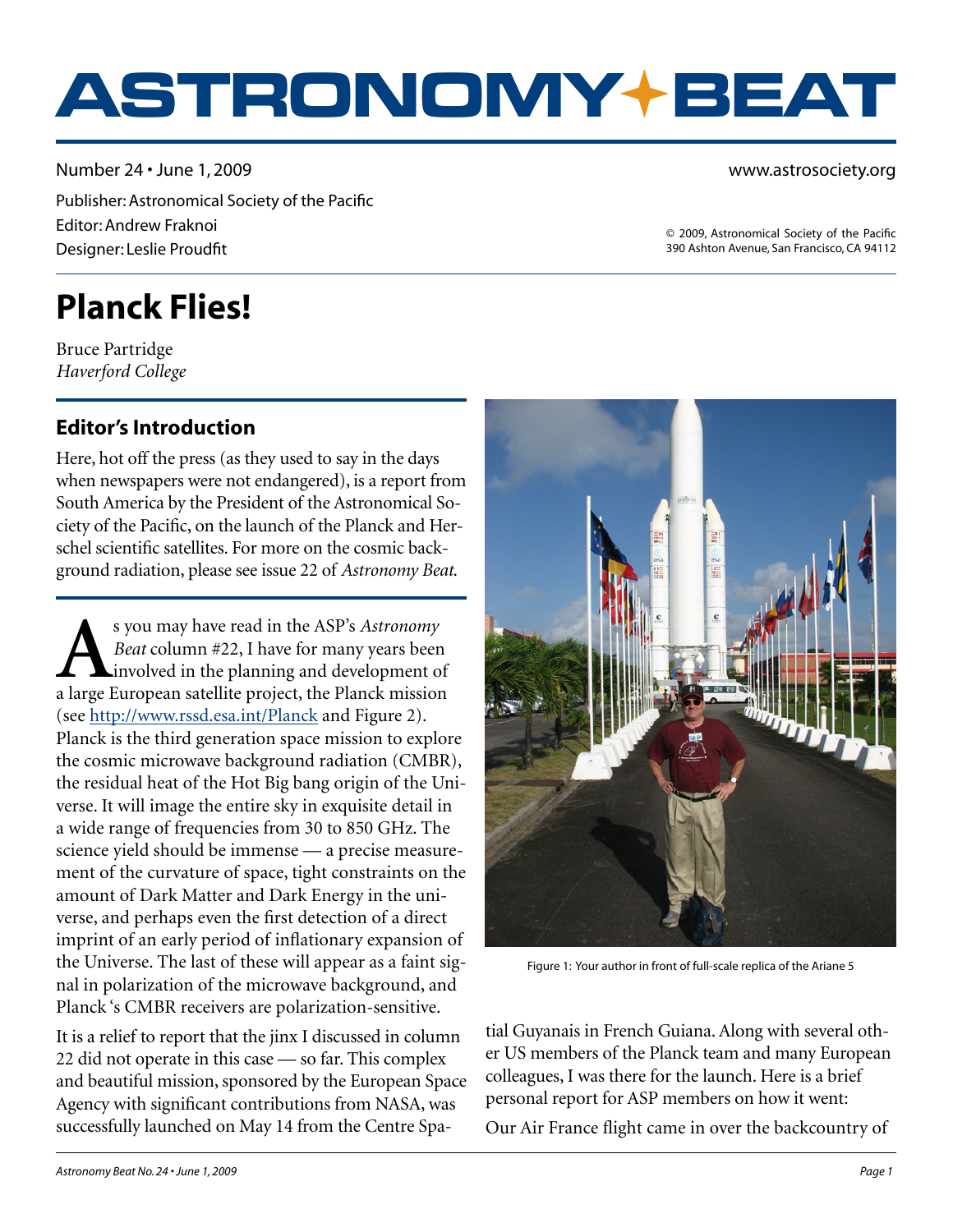

Figure 2: The Planck satellite as it will look on orbit.

French Guiana. Looking down, the jungle looked like a billion heads of broccoli seen from above, unpeopled and unmarked except for some lazy, brown rivers. I was picked up at the modern airport of Cayenne by some fellow scientists and driven directly to the European Spaceport near Kourou for a tour of the facilities. The contrast between the high-tech launch facilities and the jungle visible on the horizon was sharp. I was stuck by the professionalism of the launch staff, and also by the extraordinary security precautions surrounding the spaceport: not only were the French Gendarmerie, army and air force employed, we and our launch vehicle were being protected by the French Foreign Legion! With more than two billion dollars of hardware sitting in the hangar, they were taking no chances. The same was true with safety aspects. When we got close to the launch site, we were all issued gas masks in case something bad happened. (See the earlier AstroBeat to see why gas masks have a certain resonance for me.)

The next day, May 13, at midmorning, they rolled out the Ariane 5 launch vehicle with both the Planck satellite and the Herschel telescope aboard. The whole assembly, including the 56-meter high Ariane 5 and its two solid boosters was carted out in a vertical position, and at a surprisingly rapid clip (see Figure 3). Since Herschel was charged with liquid cryogen (for cooling the instruments that will observe infrared radiation), it was important to reduce the time between the rollout and the launch, since every minute sitting on the pad meant more evaporation in the tropical heat. The launch staff worked overtime to make the transition quick, and all night long to ensure that we were ready



Figure 3: The business end of the rocket during roll-out. Right below the word "Planck" is a small blue rectangle. This, I am happy to say, is the logo for the International Year of Astronomy, in which the ASP is so fully involved.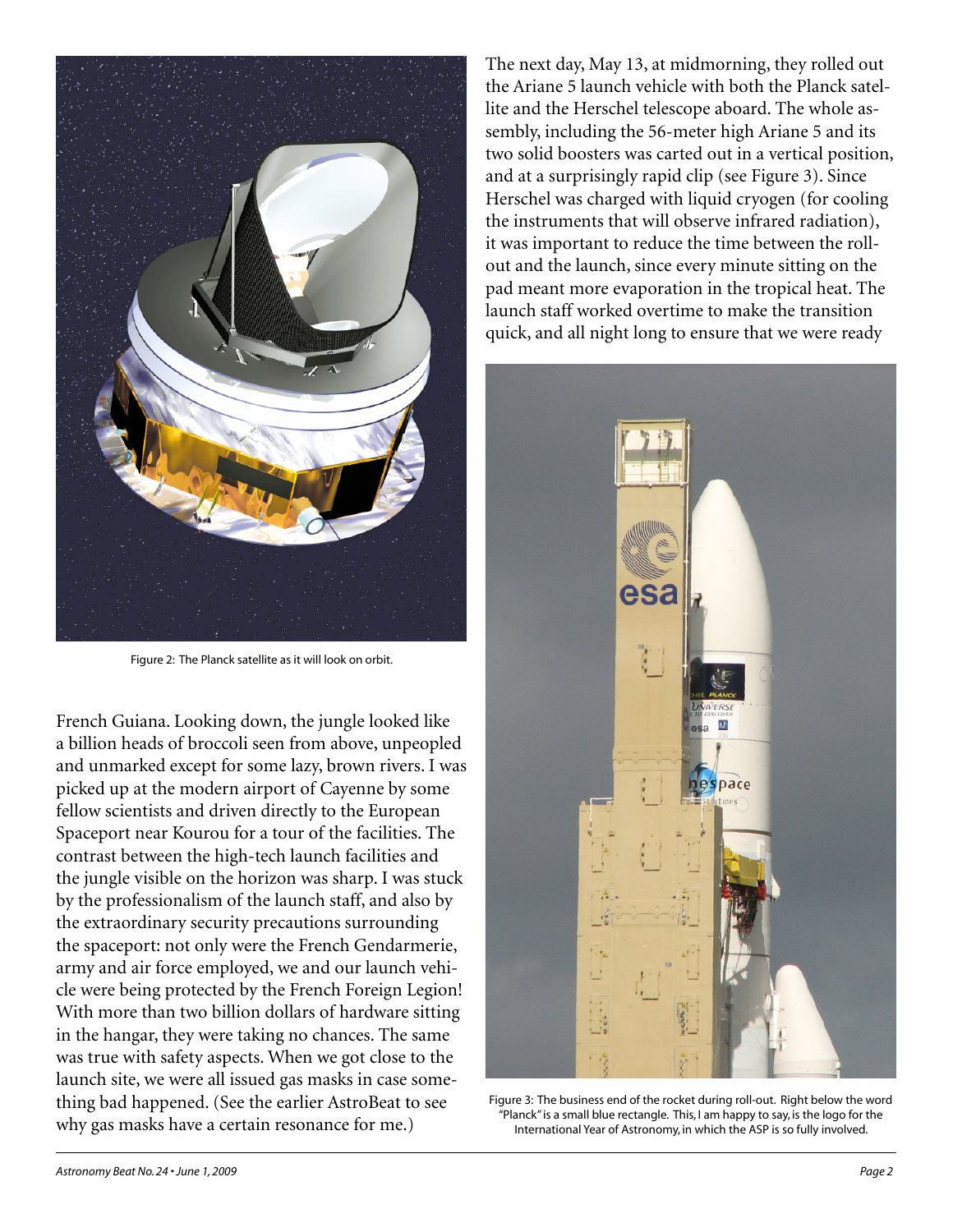

Figure 4: We're off! This spectacular picture was taken from our viewpoint, 8 miles away, by Charles Lawrence of NASA's Jet Propulsion Lab, a Planck Team Leader.

for launch the next morning. Planck and Herschel's rendezvous with destiny was set for shortly after 10 a.m., May 14. The launch window was narrow opening at 10:12 and closing at 11:07 local time.

As one can imagine, a lot of us were nervous the night of the 13th. I have no recollection of the evening meal except that lots of local rum was involved. The next morning, I woke early, fretting about the weather. After all, Planck represented 16 years of my life, and the effort of hundreds of scientists and engineers. Would it go off on time? Would it go off at all? I recognized my state of nerves when I found myself checking the weather for the fourth time in the 7 minutes between awakening and getting into the shower.

Well, it was a good thing I checked the weather. While we were waiting for the buses to take us to the site from which we could view the launch, a torrential downpour occurred. Soon there was another. Eventually, we were bused up to a site 7 or 8 miles from the launch pad (a closer site was reserved for the truly important people, like journalists and politicians — but we scientists still got a good view from a small hill). When we arrived, the rain showers had ended, but the cloud cover was substantial and the temperature stifling.

About 20 minutes before the launch window opened, the skies brightened and were mostly clear both over our heads and, more importantly, over the launch pad. Some minutes before launch, video coverage of the control room came on, and the countdown sequence

began, in French of course. All of us were straining to see the tiny, pale speck representing the Ariane 5 and all our hopes. Very early in the launch window, we saw the telltale plume of white exhaust squirting out to the side and then, a few seconds later, a bright orange tongue of flame as our 800 ton, two billion-dollar-project lifted off forever (see Fig. 4). All of this was of course utterly silent since we were so far away, and it was also surprisingly slow moving (it took a while to shed enough mass so that the acceleration was rapid). If you want to see a re-run of the launch, look for "Ariane 5," then "The Lift Off" at [www.videocorner.tv](http://www.videocorner.tv).

About the time the Ariane was beginning to arc to the east into a tropical

blue sky, the sound reached us. I would describe it as a sort of a crackly roar. Imagine a deep rumble accompanied by the frenzied crumpling of stiff paper or the very rapid flapping of a flag in a high wind — that was the sound. We all took pictures madly (see Figure 3) and watched as our baby plunged into a cloud where it was hidden for something like 10 seconds. Then it emerged in a glorious lazy curve towards the sun in the east. I lost it in the glare, but one of my colleagues claimed to have seen the two solid boosters detach about 2 minutes and 20 seconds into launch, when the Ariane was well above the atmosphere.

A few minutes later we heard that the shroud protecting the two satellites had successfully departed, and we stopped staring at the exhaust trail (Fig. 5) and crowded around the video screens to hear about the next, and crucial events: would the rocket reach the velocity necessary to send the two satellites out to their final "orbit" at the second Lagrange point\* a million miles from the Earth? Would the two satellites separate from each other, or waddle off into space bound together, a catastrophe for both? The first satellite to spring loose was the Herschel telescope — a round of applause. Then another anxious minute or two and the Planck satellite sprang loose and began its 40–50-day slow

<sup>\* &</sup>quot;L2" is a point on the Earth-Sun line, 1.5 million km beyond the Earth; it was selected so both the Earth and Sun will be behind Planck, and thus out of the way, as Planck scans the skies.